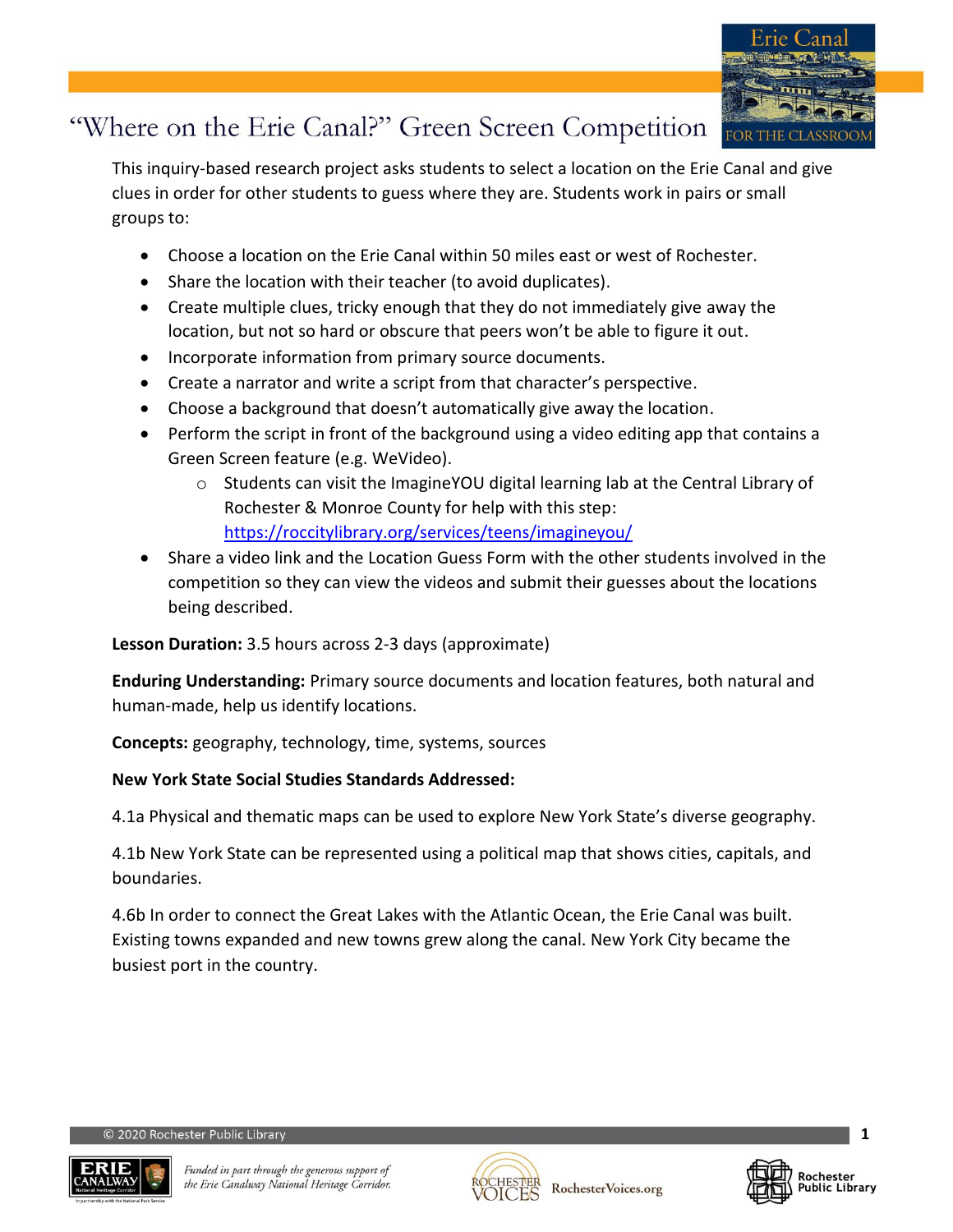

#### **New York State Social Studies Practices Addressed:**

#### *A. Gathering, Interpreting, and Using Evidence*

2. Recognize, use, and analyze different forms of evidence used to make meaning in social studies (including sources such as art and photographs, artifacts, oral histories, maps, and graphs).

3. Identify and explain creation and/or authorship, purpose, and format for evidence; where appropriate, identify point of view.

6. Create an understanding of the past by using primary and secondary sources.

### *D. Geographic Reasoning*

1. Use location terms and geographic representations (maps and models) to describe where places are in relation to each other, to describe connections between places, and to evaluate the benefits of particular places for purposeful activities.

2. Distinguish human activities and human-made features from "environments" (natural events or physical features—land, air, and water—that are not directly made by humans).

3. Identify how environments affect human activities and how human activities affect physical environments.

5. Describe how human activities alter places and regions.

#### **Teacher Questions:**

- 1. What are some interesting and/or recognizable locations on the Erie Canal that are near Rochester, NY?
- 2. What natural and/or human-made features exist that help people to identify a location?
- 3. What is important about a location either long ago or today?
- 4. How can we find accurate information from primary sources to support our understanding?
- 5. How does a location relate to the Erie Canal?

#### **Materials List:**

- 1. Resources students have used thus far in the unit relating to location (atlases, maps, Erie Canal images, Google Earth, the Erie Canal topic section of the Rochester Public Library's *Rochester Voices* website: [http://www.rochestervoices.org/topics/erie-canal/,](http://www.rochestervoices.org/topics/erie-canal/) etc.)
- 2. Teacher's Master Location Chart, to track projects and avoid duplicates (provided)
- 3. Directions and Recording Sheet (provided)
- 4. Paper and pencil or technology device for word processing





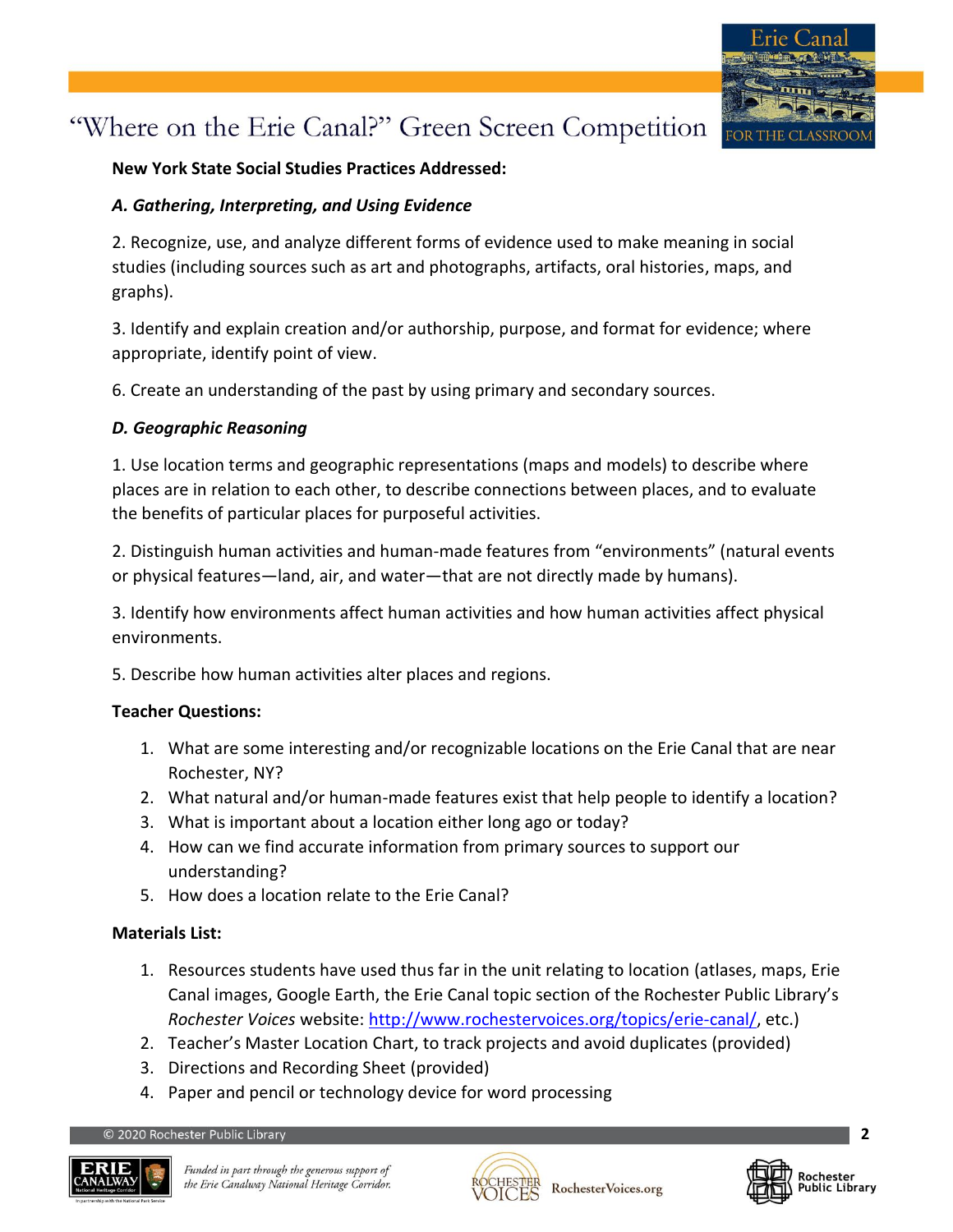

- 5. Space for students to write their scripts and practice away from other students
- 6. Green screen and stand
- 7. Device and app for recording videos and changing backgrounds (e.g. WeVideo)
- 8. Second device or cue cards for students to read scripts from
- 9. Any props or costumes students want to use for the video production
- 10. Means for class- or school-wide sharing of video links
- 11. Location Guess Form (provided); teacher can recreate as a Google Form, etc.

#### **Procedure:**

| <b>Teacher Questions</b>                                                                                                                                                                                                                                                                       | Procedure                                                                                                                                                                                                                                                                                                                                                                                                                                                                                                                          | <b>Materials</b>                                                                                                                                                                                                                                                                                                                                                                                                       |
|------------------------------------------------------------------------------------------------------------------------------------------------------------------------------------------------------------------------------------------------------------------------------------------------|------------------------------------------------------------------------------------------------------------------------------------------------------------------------------------------------------------------------------------------------------------------------------------------------------------------------------------------------------------------------------------------------------------------------------------------------------------------------------------------------------------------------------------|------------------------------------------------------------------------------------------------------------------------------------------------------------------------------------------------------------------------------------------------------------------------------------------------------------------------------------------------------------------------------------------------------------------------|
| 1. What are some<br>interesting and/or<br>recognizable<br>locations on the Erie<br>Canal that are near<br>Rochester, NY?                                                                                                                                                                       | 10 minutes: Decide how students will be<br>matched up: either in pairs or small<br>groups of 3 or 4. Allow students time to<br>look at resources they have used thus far<br>in the unit (atlases, maps, Erie Canal<br>images, Google Earth, etc.) to determine<br>what location they would like to research.<br>Students MUST report their location to<br>the teacher, who keeps a secret list of<br>locations in order to avoid duplicates.                                                                                       | Resources students have<br>$\bullet$<br>used thus far in the unit<br>relating to location (atlases,<br>maps, Erie Canal images,<br>Google Earth, the Erie Canal<br>topic section of the Rochester<br>Public Library's Rochester<br>Voices website: http://www.<br>rochestervoices.org/topics/<br>erie-canal/, etc.)<br><b>Teacher's Master Location</b><br>Chart, to track projects and<br>avoid duplicates (provided) |
| 2. What natural and/or<br>human-made<br>features exist that<br>help people to<br>identify a location?<br>3. What is important<br>about a location<br>either long ago or<br>today?<br>4. How can we find<br>accurate<br>information from<br>primary sources to<br>support our<br>understanding? | 120 minutes across 2-3 days: Students<br>research their location to determine<br>important natural and human-made<br>features, geography, history, landmarks,<br>fun facts, etc. that make the location<br>unique. Once they determine this<br>information, they will need to record it on<br>their Directions and Recording Sheet. This<br>document requires students to cite their<br>sources.<br>TEACHER NOTE: If students are unfamiliar<br>with citing sources, this may be a good<br>time to review or introduce this skill. | Resources students have<br>$\bullet$<br>used thus far in the unit<br>relating to location (atlases,<br>maps, Erie Canal images,<br>Google Earth, the Erie Canal<br>topic section of the Rochester<br>Public Library's Rochester<br>Voices website: http://www.<br>rochestervoices.org/topics/<br>erie-canal/, etc.)<br>Directions and Recording<br>Sheet (provided)                                                    |





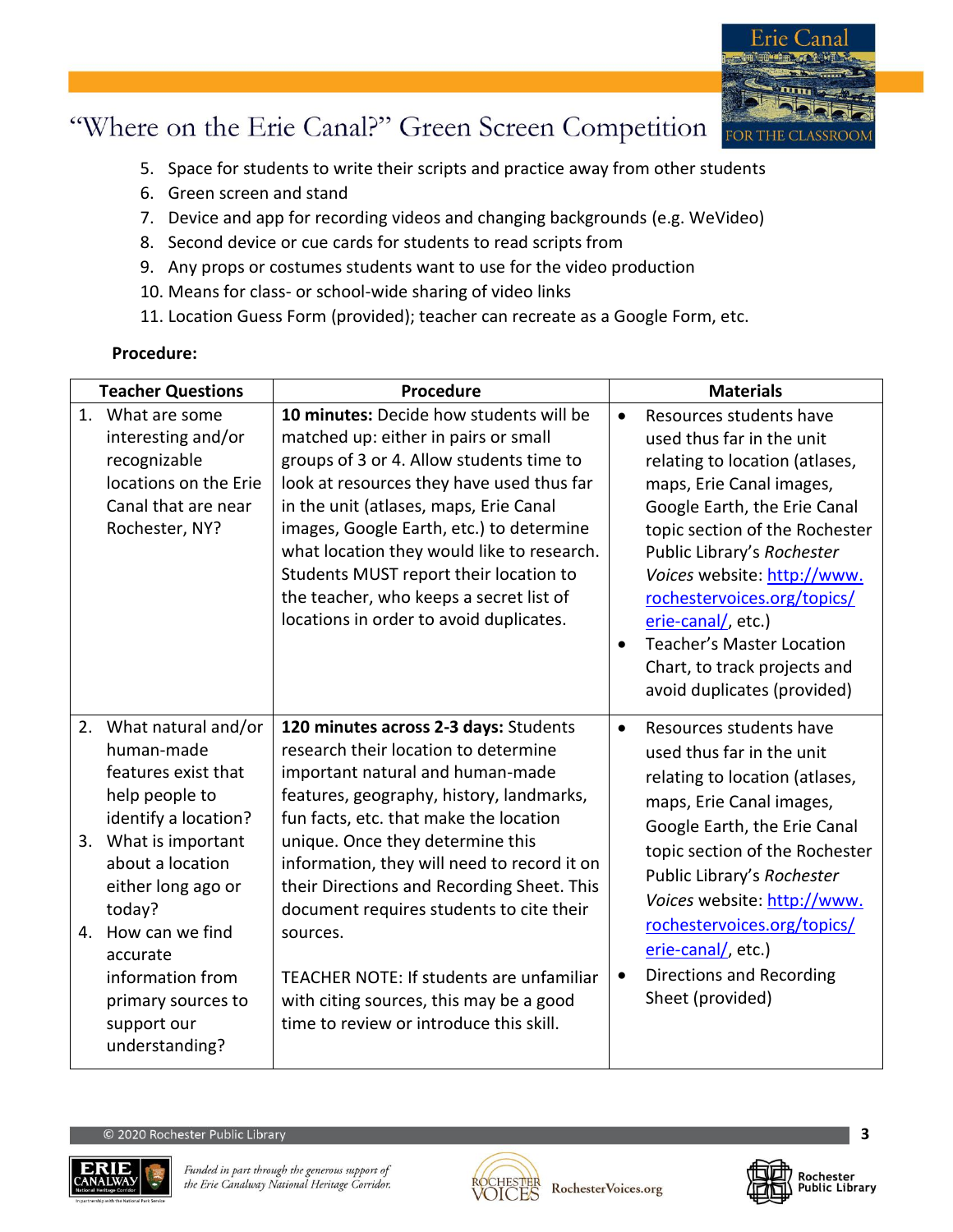

| 2. What natural and/or<br>human-made<br>features exist that<br>help people to<br>identify a location?<br>3. What is important<br>about a location<br>either long ago or<br>today?<br>4. How can we find<br>accurate<br>information from<br>primary sources to<br>support our<br>understanding?<br>5. How does a location<br>relate to the Erie<br>Canal? | 45 minutes: Students write a script from<br>the new information gathered through<br>research and recorded on their Directions<br>and Recording Sheet. The script should be<br>written in clue form from the point-of-<br>view of characters that the students<br>select. Some ideas might include:<br>Tourist<br>Student<br>Scientist<br>$\bullet$<br>Teacher<br>$\bullet$<br>Historian<br><b>Local Business Owner</b><br>$\bullet$<br><b>Boater</b><br>$\bullet$<br>Reporter<br><b>OTHER</b><br>Once students choose their characters,<br>remind them to stay in those roles for the<br>entire script.<br>TEACHER NOTE: If students type their<br>scripts, they can use a large font and read<br>off the scripts while being recorded<br>instead of having to memorize their lines. | $\bullet$<br>$\bullet$<br>$\bullet$              | <b>Completed Directions and</b><br><b>Recording Sheet</b><br>Paper and pencil or<br>technology device for word<br>processing<br>Space for students to write<br>their scripts and practice<br>away from other students                                                                                |
|----------------------------------------------------------------------------------------------------------------------------------------------------------------------------------------------------------------------------------------------------------------------------------------------------------------------------------------------------------|--------------------------------------------------------------------------------------------------------------------------------------------------------------------------------------------------------------------------------------------------------------------------------------------------------------------------------------------------------------------------------------------------------------------------------------------------------------------------------------------------------------------------------------------------------------------------------------------------------------------------------------------------------------------------------------------------------------------------------------------------------------------------------------|--------------------------------------------------|------------------------------------------------------------------------------------------------------------------------------------------------------------------------------------------------------------------------------------------------------------------------------------------------------|
|                                                                                                                                                                                                                                                                                                                                                          | 5-10 minutes per group: In a quiet spot<br>and in front of a green screen, record<br>students performing their scripts using an<br>app like WeVideo.<br>TEACHER NOTE: To avoid students having<br>to memorize their lines, you may choose<br>to have them read their scripts from cue<br>cards or a technology device while a<br>classmate or adult assistant scrolls<br>through for them.                                                                                                                                                                                                                                                                                                                                                                                           | $\bullet$<br>$\bullet$<br>$\bullet$<br>$\bullet$ | Green screen and stand<br>Device and app for recording<br>videos and changing<br>backgrounds (e.g. WeVideo)<br>Second device or cue cards<br>for students to read scripts<br>from (with a helper classmate<br>or adult)<br>Any props or costumes<br>students want to use for the<br>video production |
|                                                                                                                                                                                                                                                                                                                                                          | Once the video is recorded, students can<br>replace the green screen with their<br>selected background of an Erie Canal                                                                                                                                                                                                                                                                                                                                                                                                                                                                                                                                                                                                                                                              |                                                  |                                                                                                                                                                                                                                                                                                      |





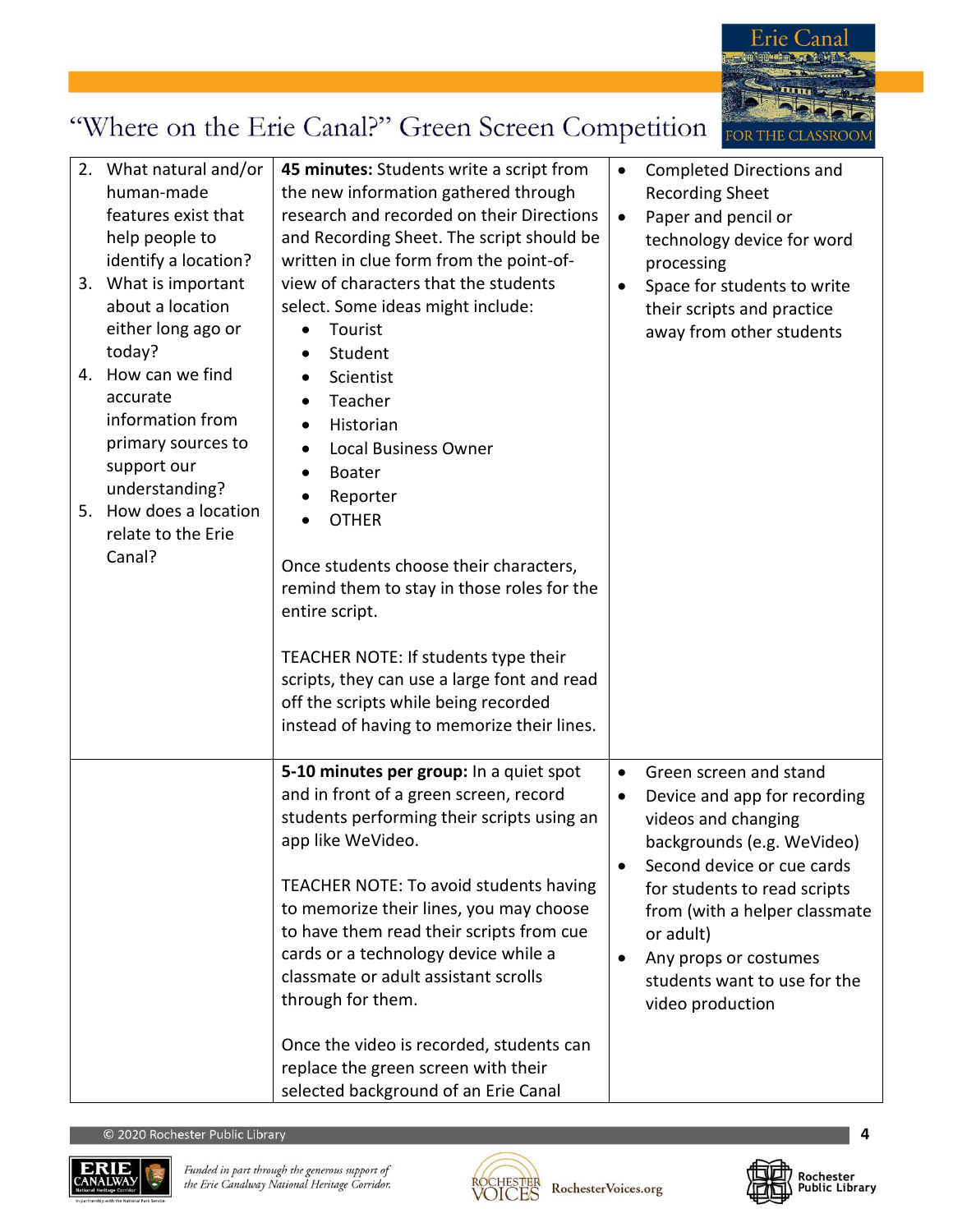

| location image or even a silent video clip.                                                                                                                                                                                                                                                                                                                                                                                                                                                                                                                                                                                                                                                              |                                                                                                                                                                                     |
|----------------------------------------------------------------------------------------------------------------------------------------------------------------------------------------------------------------------------------------------------------------------------------------------------------------------------------------------------------------------------------------------------------------------------------------------------------------------------------------------------------------------------------------------------------------------------------------------------------------------------------------------------------------------------------------------------------|-------------------------------------------------------------------------------------------------------------------------------------------------------------------------------------|
| TEACHER NOTE: Be sure students do not<br>choose an image or video of the location<br>that will reveal it too easily. They may<br>even choose a generic image or video of<br>the Erie Canal.                                                                                                                                                                                                                                                                                                                                                                                                                                                                                                              |                                                                                                                                                                                     |
| TEACHER NOTE: You may want to gain<br>support from an instructional technology<br>teacher for this step.                                                                                                                                                                                                                                                                                                                                                                                                                                                                                                                                                                                                 |                                                                                                                                                                                     |
| <b>NEXT STEPS:</b><br>Upload student videos to a place<br>they can be shared, such as<br>Google Drive, SharePoint,<br>WeVideo, Vimeo, etc.<br>Number the videos so students<br>can identify them (Video 1, Video<br>2, etc.)<br>Make the video links available to<br>all the students/classes who are<br>participating in the contest<br>Distribute blank copies of the<br>Location Guess Form to all the<br>students/classes who are<br>participating in the contest<br>Give the students time to watch<br>all the videos and make their<br>location guesses; students can<br>submit their guesses as<br>individuals, pairs/groups, or an<br>entire class, depending on the<br>scope of the competition | Means for class- or school-<br>$\bullet$<br>wide sharing of video links<br><b>Location Guess Form</b><br>$\bullet$<br>(provided); teacher can<br>recreate as a Google Form,<br>etc. |
| TEACHER NOTE: You can run the contest<br>in different ways. For example, you may                                                                                                                                                                                                                                                                                                                                                                                                                                                                                                                                                                                                                         |                                                                                                                                                                                     |
| choose to share the videos all at once and                                                                                                                                                                                                                                                                                                                                                                                                                                                                                                                                                                                                                                                               |                                                                                                                                                                                     |
| give students time over the course of a                                                                                                                                                                                                                                                                                                                                                                                                                                                                                                                                                                                                                                                                  |                                                                                                                                                                                     |
| week to view them and make their                                                                                                                                                                                                                                                                                                                                                                                                                                                                                                                                                                                                                                                                         |                                                                                                                                                                                     |
| guesses, identifying the correct locations                                                                                                                                                                                                                                                                                                                                                                                                                                                                                                                                                                                                                                                               |                                                                                                                                                                                     |



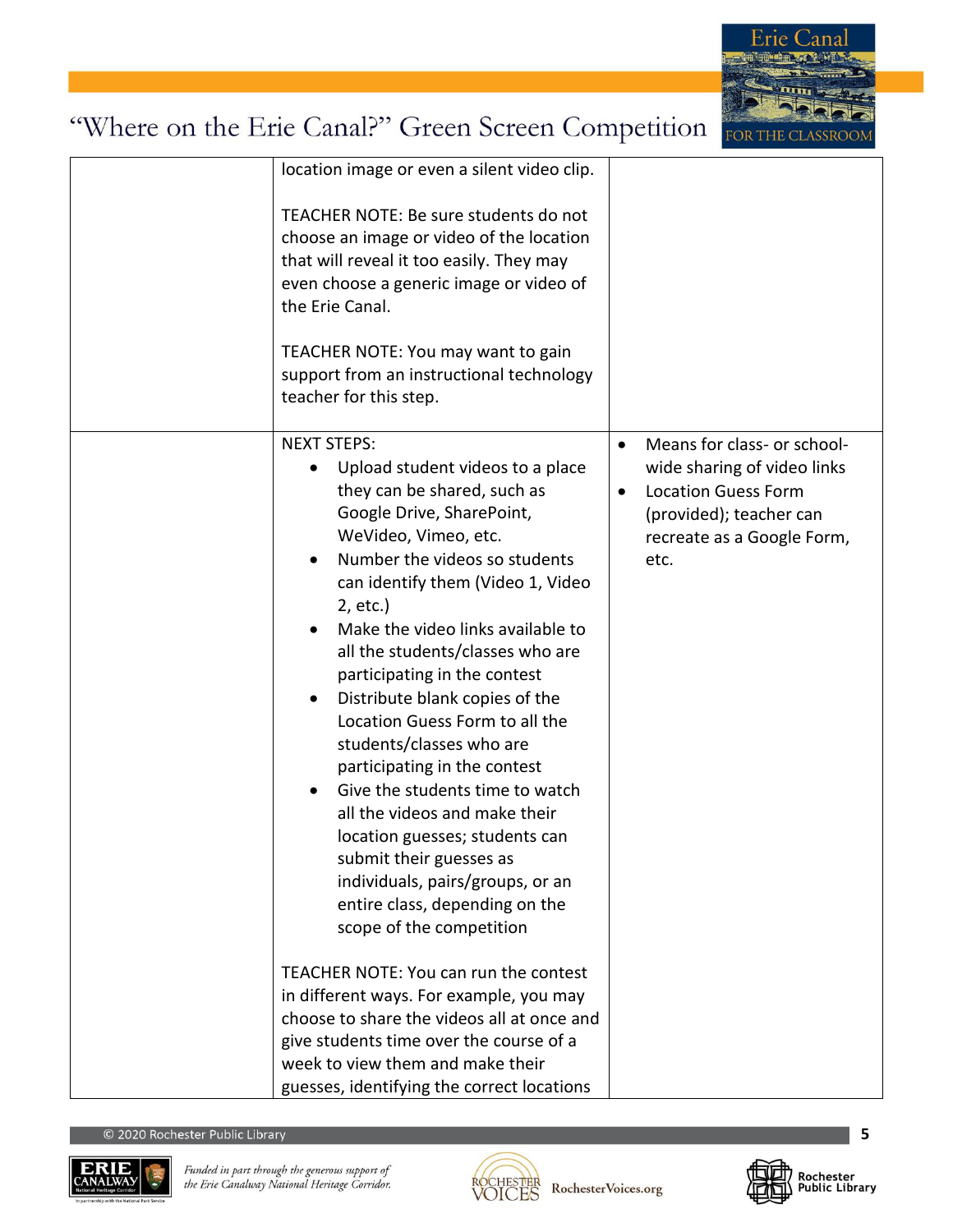

| at the end of the week. Alternatively, you<br>may choose to share and collect guesses<br>for a few videos at a time (daily, etc.) and<br>announce the correct locations as you go.                              |  |
|-----------------------------------------------------------------------------------------------------------------------------------------------------------------------------------------------------------------|--|
| You also might choose to recognize top<br>guessers/contest winners daily, and/or<br>announce the overall contest winners at<br>the end. You can use Google Sheets or<br>Excel to keep track of correct guesses. |  |





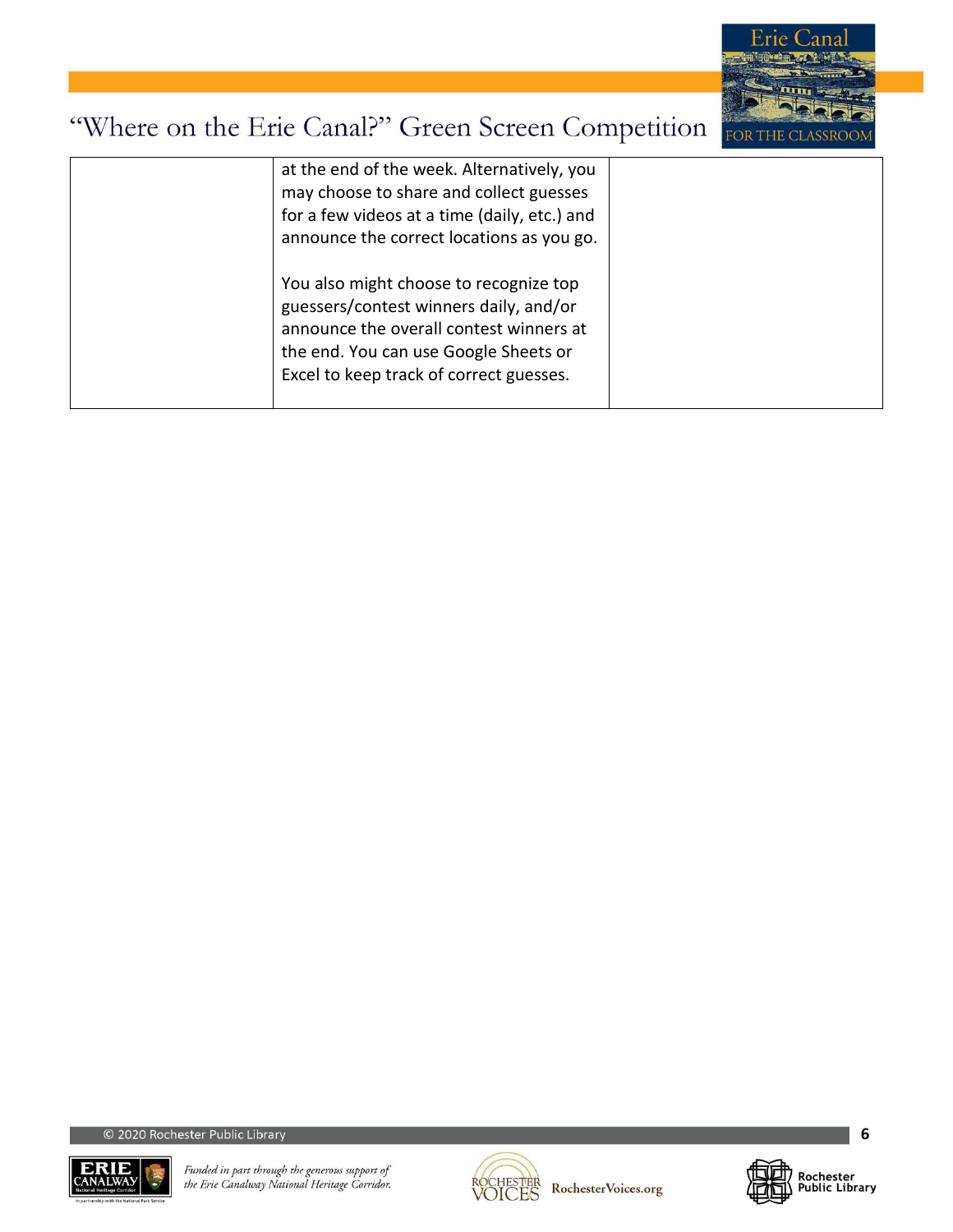

### **Teacher's Master Location Chart**

| Video #                 | <b>Student Name</b> | <b>Location Name</b> | Point of View | Notes |
|-------------------------|---------------------|----------------------|---------------|-------|
| $\mathbf{1}$            |                     |                      |               |       |
| $\overline{c}$          |                     |                      |               |       |
| $\mathbf{3}$            |                     |                      |               |       |
| $\overline{\mathbf{4}}$ |                     |                      |               |       |
| 5                       |                     |                      |               |       |
| $\boldsymbol{6}$        |                     |                      |               |       |
| $\overline{7}$          |                     |                      |               |       |
| 8                       |                     |                      |               |       |
| 9                       |                     |                      |               |       |
| 10                      |                     |                      |               |       |
| 11                      |                     |                      |               |       |
| 12                      |                     |                      |               |       |
| 13                      |                     |                      |               |       |
| 14                      |                     |                      |               |       |





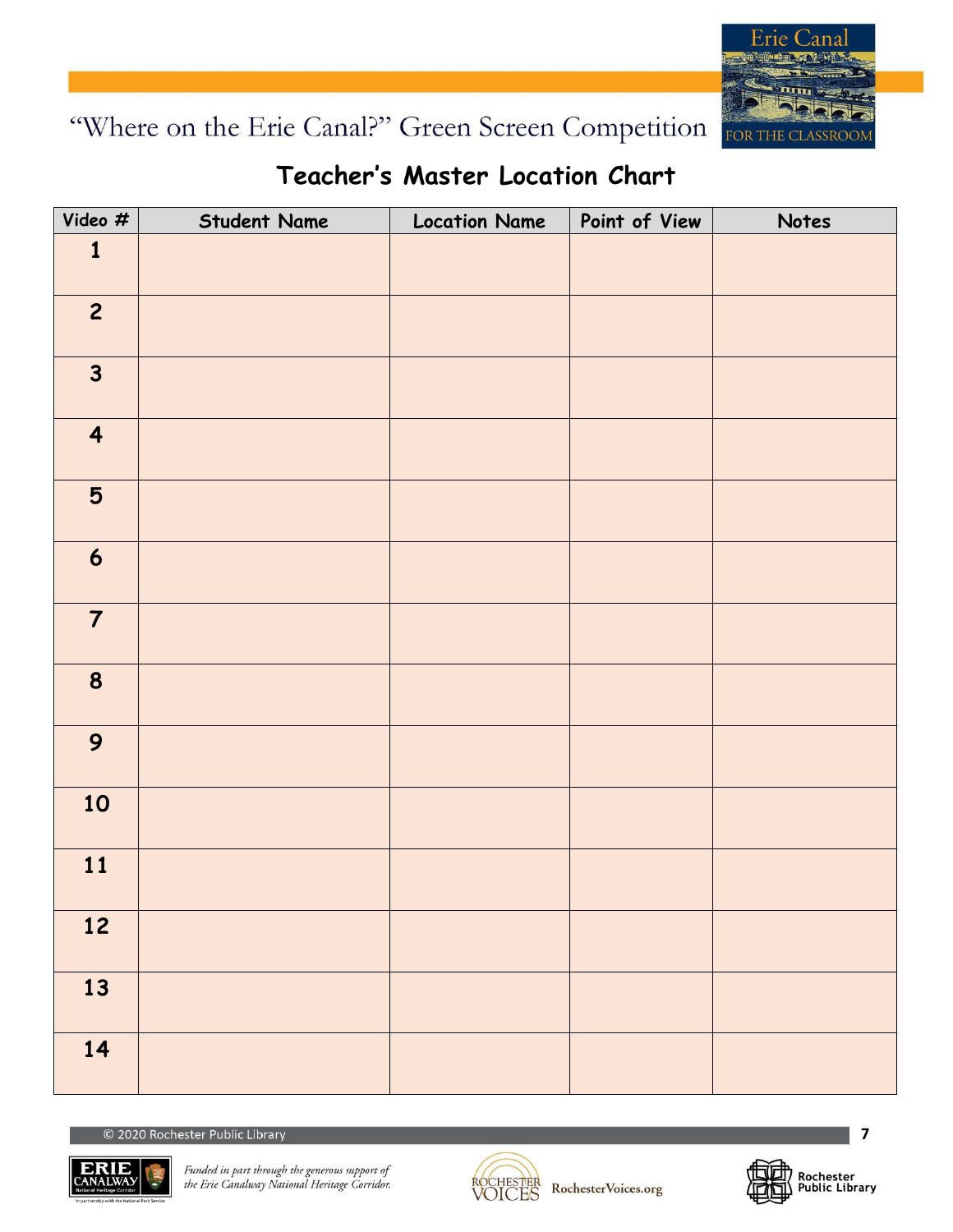

| Name(s) |  |
|---------|--|
|         |  |

**Name(s)** \_\_\_\_\_\_\_\_\_\_\_\_\_\_\_\_\_\_\_\_\_\_\_\_\_\_\_\_\_\_\_\_\_\_\_\_\_\_\_ **Date** \_\_\_\_\_\_\_\_\_\_\_\_\_\_

### **Directions and Recording Sheet**

Student directions: You will be recording a green screen video for your class or school with clues about a location on the Erie Canal within 50 miles to the east or west of Rochester, NY! Other students in your class or in the school will then have to guess where on the Erie Canal you are broadcasting from. Be knowledgeable, be an inquirer, and be creative! Be sure to:

- Choose a place on the Erie Canal, within 50 miles east or west of Rochester, New York
- Share the location with your teacher (to avoid duplicates)
- Create multiple clues, tricky enough that they do not immediately give away the location, but not so hard that your peers won't be able to figure it out!
- Incorporate information from primary source documents
- Create a narrator and write a script from that character's perspective
- Choose a background that doesn't automatically give away your location

\_\_\_\_\_\_\_\_\_\_\_\_\_\_\_\_\_\_\_\_\_\_\_\_\_\_\_\_\_\_\_\_\_\_\_\_\_

 $\blacksquare$ 

 $\blacksquare$ 

• Perform it! (You MAY use costumes or props!)

**Your Location (shhhh***…***keep it secret, share only with your teacher!):** 

**Your Character(s) (Point-of-View):**





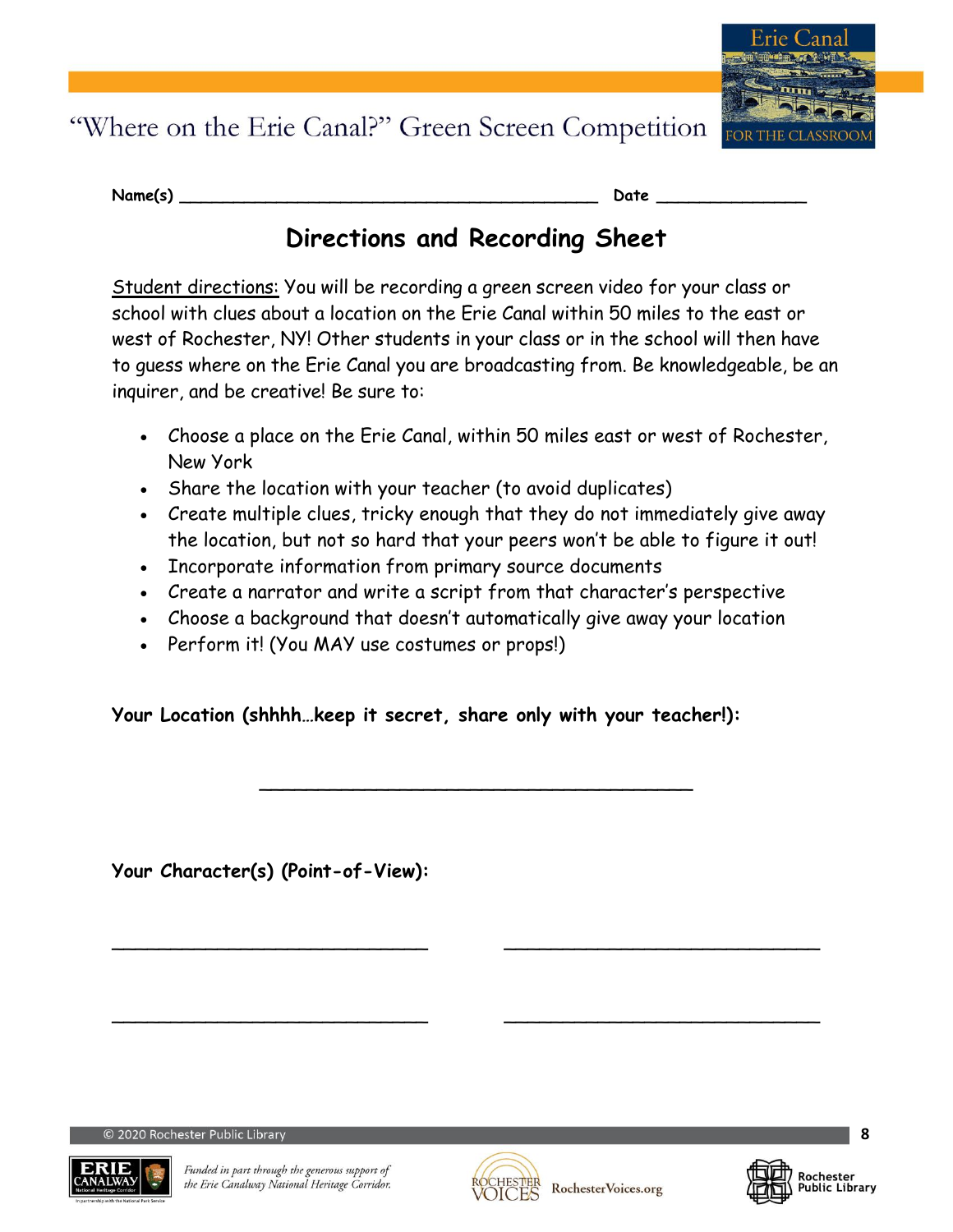

| Ideas for<br><b>Information</b>                                                                                                                                                                                                                   | Fact | <b>Resources</b> |
|---------------------------------------------------------------------------------------------------------------------------------------------------------------------------------------------------------------------------------------------------|------|------------------|
| Geography<br>• What features exist at<br>this location?<br>• What is the land like?<br>• Is there other water<br>nearby?                                                                                                                          |      |                  |
| <b>Landmarks and History</b><br>• What might draw people<br>to this location?<br>• Historically, what<br>happened here? What<br>year did it happen?                                                                                               |      |                  |
| People<br>• Are there any notable or<br>famous people that live<br>or have lived in this<br>place?<br>• Did anyone stay here<br>while traveling through?<br>· Did anyone perform here<br>or complete other<br>business while at this<br>location? |      |                  |





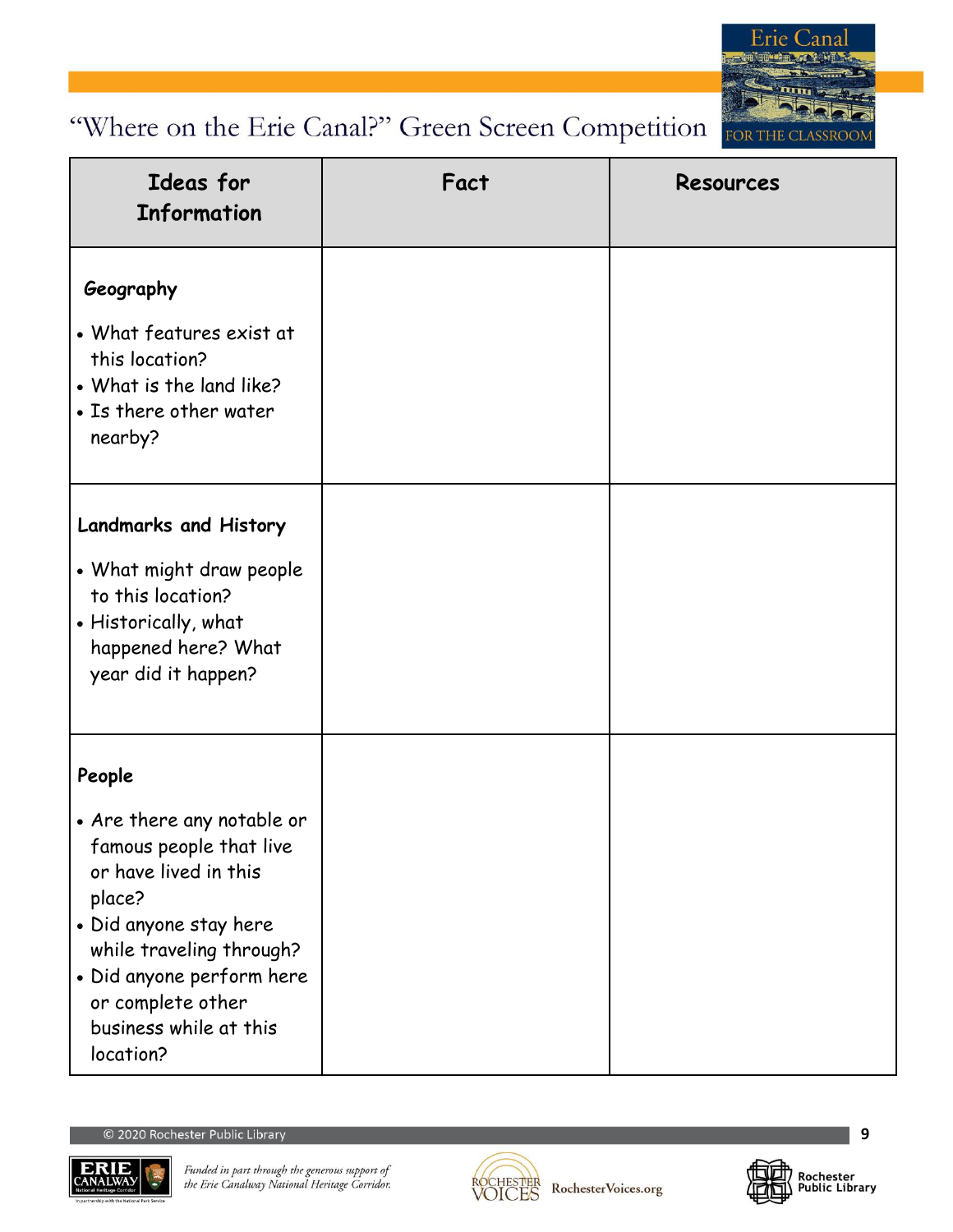

| Ideas for<br><b>Information</b>                                                                                                                                                                | Fact | <b>Resources</b> |
|------------------------------------------------------------------------------------------------------------------------------------------------------------------------------------------------|------|------------------|
| Work and Entertainment<br>• What do people do at<br>this location?<br>• What did people used to<br>do here?<br>• Why might others visit<br>this place?                                         |      |                  |
| Other "Fun Facts"<br>• Is this location known<br>for something special,<br>such as:<br>• A celebration?<br>• An interesting<br>historical event?<br>• Something serious?<br>• Something silly? |      |                  |